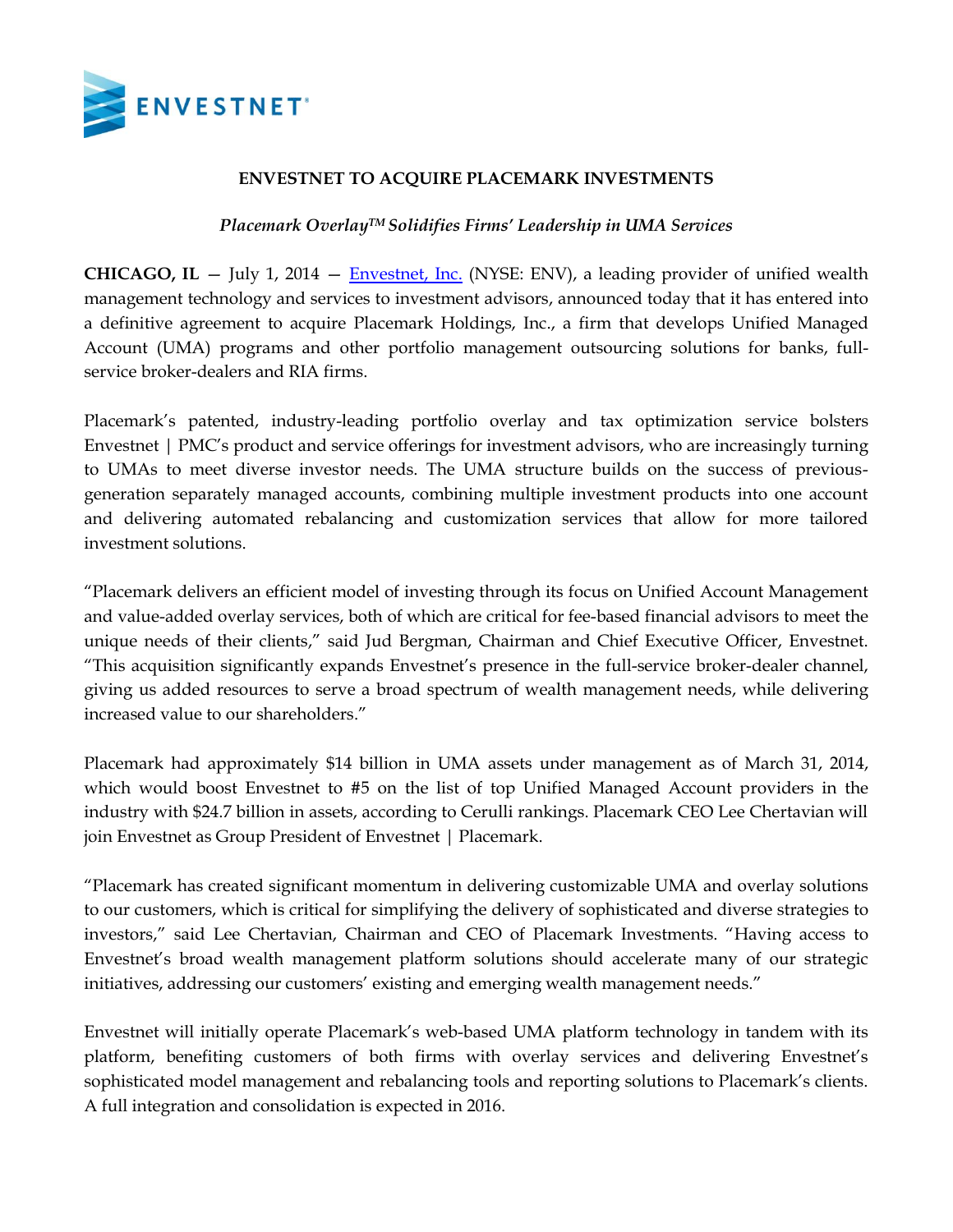

"We are excited to welcome the Placemark team to Envestnet and to deliver all aspects of our integrated platform and services to their clients, helping them achieve their business goals," said Bill Crager, President, Envestnet. "Placemark's UMA focus and overlay solutions further our efforts to empower advisors with the tools and resources they need to deliver personalized service and better outcomes for their clients."

Envestnet has agreed to acquire Placemark for \$66 million in cash upon closing. The transaction is subject to customary closing conditions, including customer consents, and is expected to close during the second half of 2014. Raymond James & Associates served as financial advisor to Placemark Investments, Inc. Envestnet did not retain a financial advisor. Mayer Brown LLP acted as legal counsel to Envestnet and Goodwin Procter LLP acted as counsel to Placemark Investments, Inc.

### **About Envestnet**

Envestnet, Inc. (NYSE: ENV) is a leading provider of unified wealth management technology and services to investment advisors. Our open-architecture platforms unify and fortify the wealth management process, delivering unparalleled flexibility, accuracy, performance and value. Envestnet solutions enable the transformation of wealth management into a transparent, independent, objective and fully-aligned standard of care, and empower advisors to deliver better results.

Envestnet's Advisor Suite® software empowers financial advisors to better manage client outcomes and strengthen their practice. Envestnet provides institutional-quality research and advanced portfolio solutions through our Portfolio Management Consultants group, Envestnet | PMC®. Envestnet | Tamarac provides leading rebalancing, reporting and practice management software.

For more information on Envestnet, please visi[t www.envestnet.com.](http://www.envestnet.com/)

## **Cautionary Statement Regarding Forward-Looking Statements**

The forward-looking statements made in this press release concerning, among other things, Envestnet, Inc.'s (the "Company") expected financial performance and outlook, its strategic operational plans and growth strategy are made pursuant to the safe harbor provisions of the Private Securities Litigation Reform Act of 1995. These statements involve risks and uncertainties and the Company's actual results could differ materially from the results expressed or implied by such forward-looking statements. Furthermore, reported results should not be considered as an indication of future performance. The potential risks, uncertainties and other factors that could cause actual results to differ from those expressed by the forward-looking statements in this press release. For example, the Company's forward-looking statements related to Placemark and the anticipated acquisition could prove incorrect if the transaction were to not close, if Placemark were to perform differently than currently expected by the Company or if anticipated benefits of the transaction are not realized. More generally, potential risks, uncertainties and other factors relating to the Company's business include, but are not limited to, difficulty in sustaining rapid revenue growth, which may place significant demands on the Company's administrative, operational and financial resources, fluctuations in the Company's revenue, the concentration of nearly all of the Company's revenues from the delivery of investment solutions and